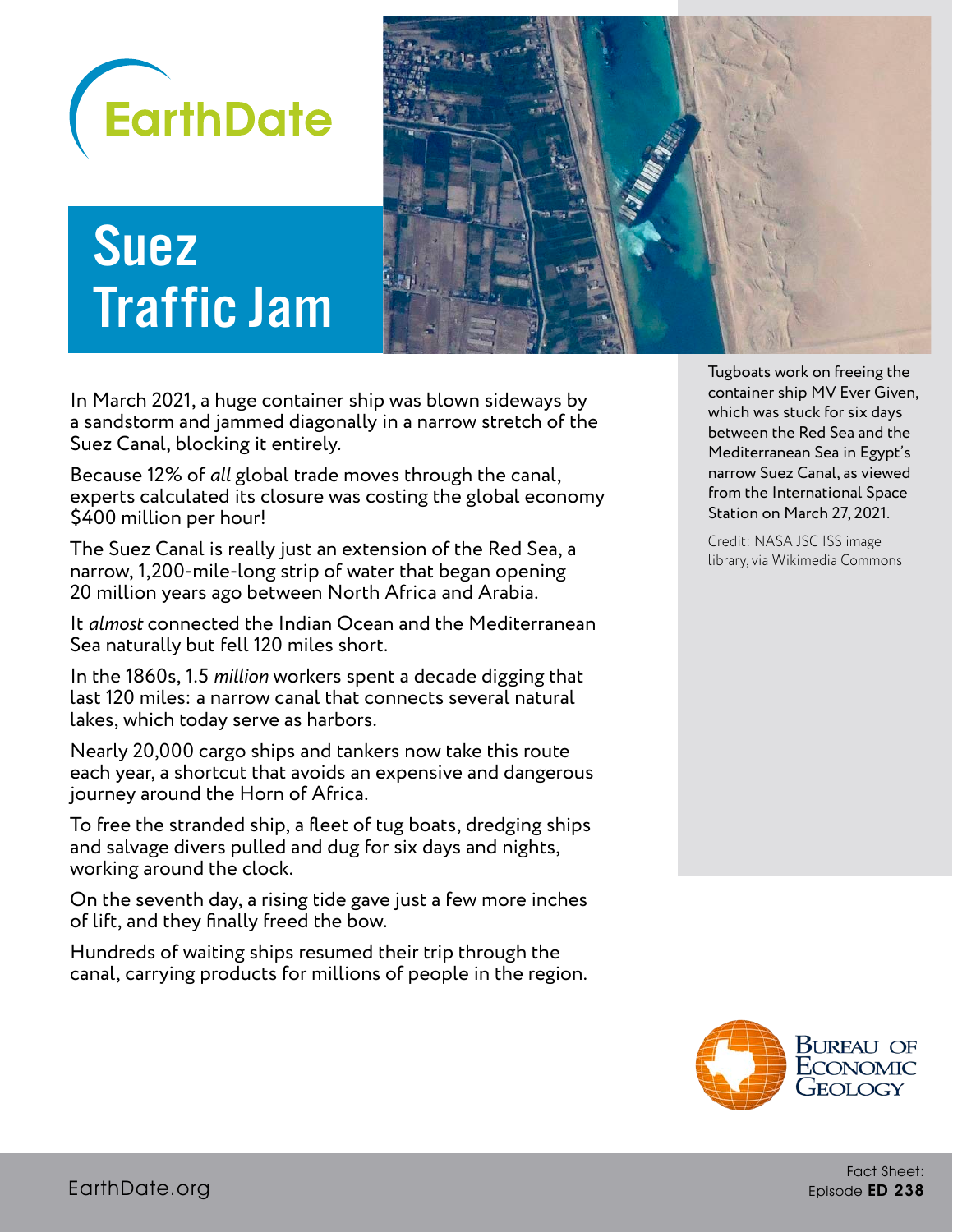**Synopsis:** In March of 2021, a massive cargo ship became wedged in Egypt's Suez Canal, blocking one of Earth's busiest shipping routes. This heavily travelled nautical shortcut from the Indian Ocean through the Red Sea to the Mediterranean Sea is made possible by a combination of plate tectonics and human ingenuity. Rifting that began more than 20 million years ago formed the narrow, 1,200-mi-long (1,930 km) Red Sea rift, while a decade of human construction resulted in the 120 mi (193 km) Suez Canal that started operation in 1869.

- The Al-Baḥr Al-Aḥmar (in transliterated Arabic), or Red Sea, separates North Africa from Arabia, running 1,200 mi (1,931 km) from the Bab-el-Mandeb Strait in the south to the town of Sharm El-Sheikh, at the southern tip of the Sinai Peninsula.
	- The widest part of this long, narrow sea is just 190 mi (306 km) across.
	- At its north end, the Gulf of Aqaba heads northeast toward the Dead Sea, while the Gulf of Suez continues to the northwest for 180 mi (290 km) more, connecting with the Mediterranean Sea via the Suez Canal.
	- **O** The Red Sea's south end connects to the Indian Ocean by way of the Gulf of Aden.
	- **O** Egypt, Sudan, Eritrea and Djibouti flank its western shore, and Saudi Arabia and Yemen form its eastern margin, including mountains as high as 6,560 ft (2,000 m) toward the south.
	- **O** It is called the Red Sea because of frequent red algal blooms, although some translations suggest its historical name may have been the Sea of Reeds.
- **•** The Red Sea has been a key trading route for more than 3,500 years.
	- **O** The world's first historical record of maritime travel concerns Egypt's tradingexploration trips to the mysterious Land of Punt in the southern region of the Red Sea around 1500 BCE.
	- **O** Hatshepsut, the second female pharaoh of Eg ypt, travelled to this mysterious region on the shores of the southern Red Sea area to establish trade with the inhabitants, with court scribes recording her findings.
	- By 1000 BCE, the Red Sea and Gulf of Aden were used as trading routes to India.



Red Sea topography and bathymetry. Note the Suez Canal that runs through the Isthmus of Suez between the Mediterranean Sea and the Gulf of Suez.

Credit: Eric Gaba (Sting), via Wikimedia Commons



### **References: Suez Traff ic Jam**

[Geological Evolution of the Red Sea | The Red Sea \(Book\)](https://www.researchgate.net/publication/277310102_Geological_Evolution_of_the_Red_Sea_Historical_Background_Review_and_Synthesis) [Red Sea | Britannica](https://www.britannica.com/place/Red-Sea) [Mysteries of the Red Sea | WHOI Oceanus](https://www.whoi.edu/oceanus/feature/mysteries-of-the-red-sea/) [13 Million Years of Seafloor Spreading in the Red Sea Basin | Nature](https://www.nature.com/articles/s41467-021-22586-2) [Suez Canal | History](https://www.history.com/topics/africa/suez-canal)



Bureau of ECONOMIC GEOLOGY

[EarthDate.org](http://www.earthdate.org) Fact Sheet: Episode ED 238

Contributors: Juli Hennings, Harry Lynch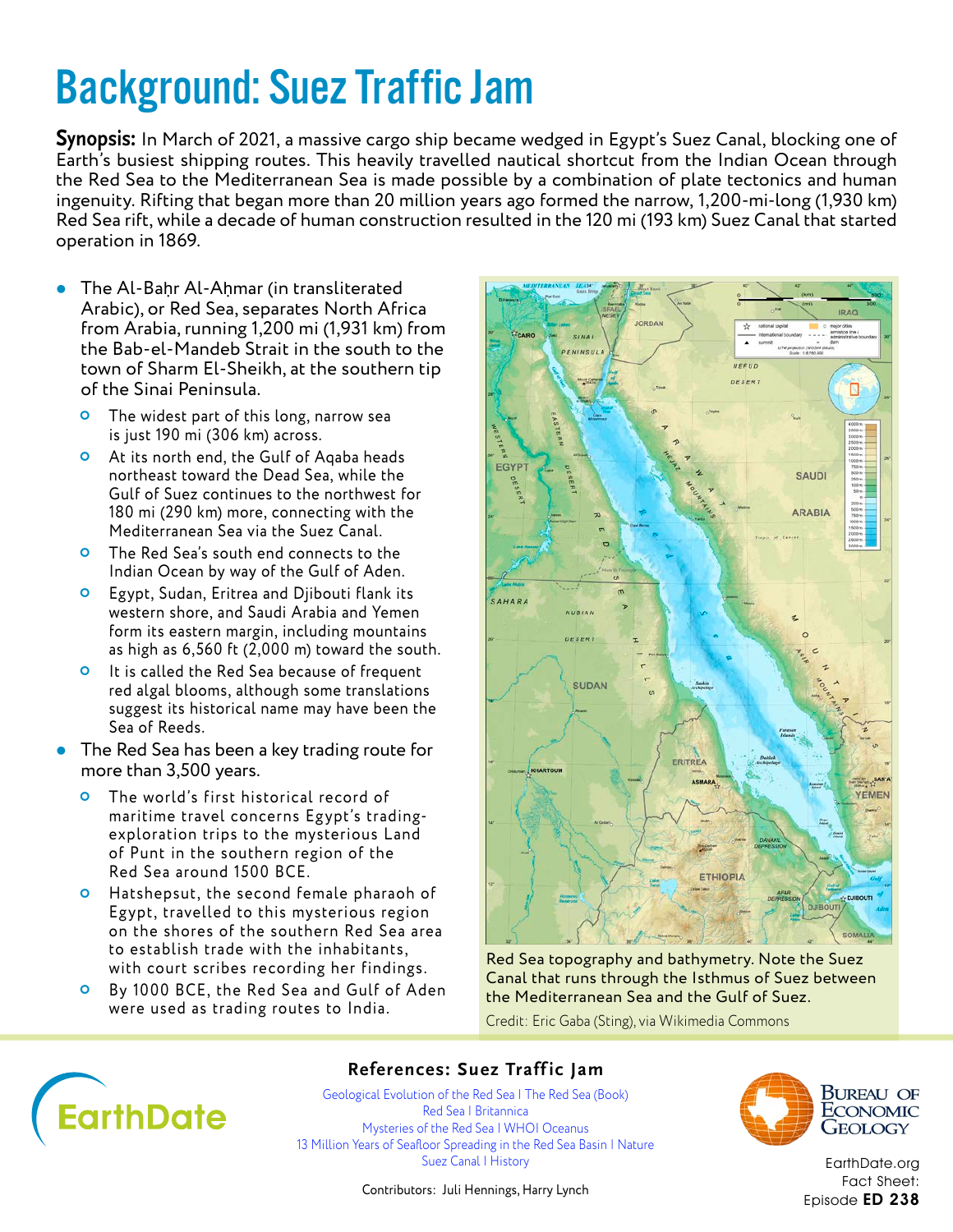

This relief depicts incense and myrrh trees obtained by Egyptian Pharaoh Hatshepsut's expedition to the Land of Punt more than 3,500 years ago.

Credit: Hans Bernhard (Schnobby), via Wikimedia Commons

- Nearly 19,000 ships transit the Red Sea and Suez Canal each year between the Indian Ocean and the Mediterranean.
	- About 12% of global trade uses this route, because it is the shortest sea link between Europe and Asia.
	- This shortcut avoids a long and dangerous route around Africa. The Red Sea route cuts 3,500 nautical miles (6,500 km) off a typical Europe-to-Asia trip, saving any where from 10 to 28 days of travel.
- **•** On March 23, 2021, on a trip from Malaysia to the Netherlands, the MV Ever Given ran aground when high winds turned it diagonally in a narrow one-way stretch of the Suez Canal during a dust storm. The 1,300-ft-long (400 m) ship is longer than the canal is wide, so it became jammed in the canal.



- A traffic jam of more than 200 vessels stacked up over six days until a spring high tide helped free the ship on March 29.
- **O** This event highlighted the fragility of Earth's transportation and distribution infrastructure.
- **Surrounded by desert, the Red Sea has one** of the highest evaporation rates on Earth and contains some of its hottest (86°F, 30°C) and saltiest (36–41 parts per thousand) seawater.
	- **O** To replenish water lost through evaporation, surface seawater flows northward into the Red Sea from the Gulf of Aden, first hugging the western shore in the southern half of the basin, then crossing to the eastern shore in the north.
	- **O** In the winter, the surface water is blown through several mountain gaps by dry desert winds from Saudi Arabia, causing evaporative cooling and further increasing seawater salinity. The denser water plunges downward to form a cold, high-salinity bottom current that runs southward toward the Gulf of Aden.



#### **References: Suez Traffic Jam**

[Geological Evolution of the Red Sea | The Red Sea \(Book\)](https://www.researchgate.net/publication/277310102_Geological_Evolution_of_the_Red_Sea_Historical_Background_Review_and_Synthesis) [Red Sea | Britannica](https://www.britannica.com/place/Red-Sea) [Mysteries of the Red Sea | WHOI Oceanus](https://www.whoi.edu/oceanus/feature/mysteries-of-the-red-sea/) 13 Million Years of Seafloor Spreading in the Red Sea Basin I Nature [Suez Canal | History](https://www.history.com/topics/africa/suez-canal)



Bureau of ECONOMIC Geology

[EarthDate.org](http://www.earthdate.org) Fact Sheet: Episode ED 238

Contributors: Juli Hennings, Harry Lynch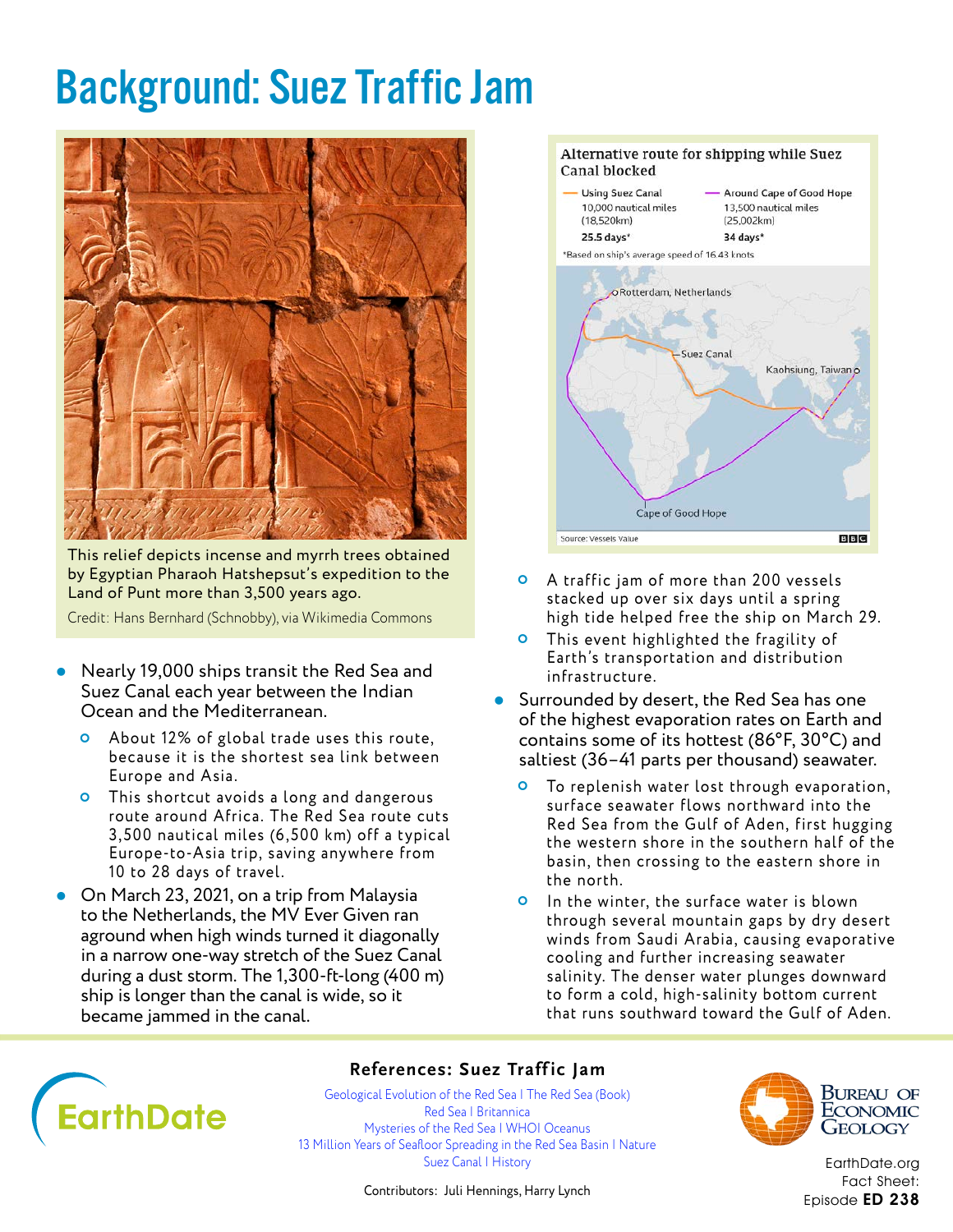

The north-directed surface-water current direction is shown in orange, and the south-directed bottom current direction is shown in black.

Credit: Natalie Renier, [WHOI Oceanus](https://www.whoi.edu/oceanus/feature/mysteries-of-the-red-sea/)

- **O** In the summer, African winds blow through Sudan's Tokar Gap causing increased surface water mixing that diminishes the eastern boundary current.
- The practical, modern nautical shortcut through the Red Sea would not be possible without plate tectonics.
	- The Red Sea is a relatively new sea. For hundreds of millions of years, the resilient Arabian-Nubian continental shield was stable in the region.
	- **O** But about 30 million years ago, late Oligocene volcanism began in two mantle-plume-related centers, one in the south near Yemen and the other in the north near Cairo, Egypt.
		- Continental rifting ultimately stretched and cracked the continental shield between the two mantle plumes.
	- **O** As Arabia moved slowly away from Africa more than 20 million years ago, the Mediterranean flooded the new basin as far south as Yemen.
	- **O** As rifting continued into the late Miocene, the connection to the Mediterranean through the Gulf of Suez closed as the Sinai Peninsula rotated to form the emergent Isthmus of Suez and the first vestiges of the Gulf of Aqaba.
- This turned the Red Sea into a huge saline lake where salt deposits accumulated for about 10 million years.
- This isthmus served as an important land bridge for Pliocene fauna between Asia and Africa and today is the location of Suez Canal.
- **O** Sometime during the Pliocene, continued tectonism caused the southern high block between Djibouti and Yemen to founder, opening the Red Sea to inundation by the Indian Ocean through the Gulf of Aden.
- Thick salt obscures imaging of the Red Sea basin floor, and researchers disagree about the onset of oceanic crust emplacement, with estimates ranging from 13.5 million years ago (Miocene) to just 1 million years ago (Pleistocene).
- **O** The current Red Sea spreading rate is about 0.4 in (1 cm) per year, but its extension is sporadic. During a three-week period of tectonic activity in 2005, the sea's width increased by 26 ft (8 m).
- **O** The deepest point of the Red Sea is 9,974 ft (3,040 m) below the surface. Since 1949, hot brines and rich metalliferous muds have been reported in deeper segments of the basin, leading to interest in mining exploration.
- The Red Sea provides 1,200 mi (1,931 km) of the Europe-to-Asia shortcut, but the 75-mile-wide (120 km) Isthmus of Suez blocked the connection between the Indian Ocean and the Mediterranean, so humans engineered a solution: the Suez Canal.
	- As early as 2000 BCE, shallow canals were dug between the Nile River and the Gulf of Suez.
	- **O** The first suggestion of building a deep canal across the Isthmus of Suez was documented in 800 CE, made by an Abbasid *caliph* named Hārūn al-Rashīd.
		- The idea was abandoned for centuries over concerns that the two seas had different surface elevations.
		- Lacking a sea route, horse-drawn vehicles and trains were used to traverse the isthmus as trade grew between Great Britain and its Indian Ocean colonies.



#### **References: Suez Traffic Jam**

[Geological Evolution of the Red Sea | The Red Sea \(Book\)](https://www.researchgate.net/publication/277310102_Geological_Evolution_of_the_Red_Sea_Historical_Background_Review_and_Synthesis) [Red Sea | Britannica](https://www.britannica.com/place/Red-Sea) [Mysteries of the Red Sea | WHOI Oceanus](https://www.whoi.edu/oceanus/feature/mysteries-of-the-red-sea/) 13 Million Years of Seafloor Spreading in the Red Sea Basin I Nature [Suez Canal | History](https://www.history.com/topics/africa/suez-canal)



Bureau of ECONOMIC Geology

[EarthDate.org](http://www.earthdate.org) Fact Sheet: Episode ED 238

Contributors: Juli Hennings, Harry Lynch